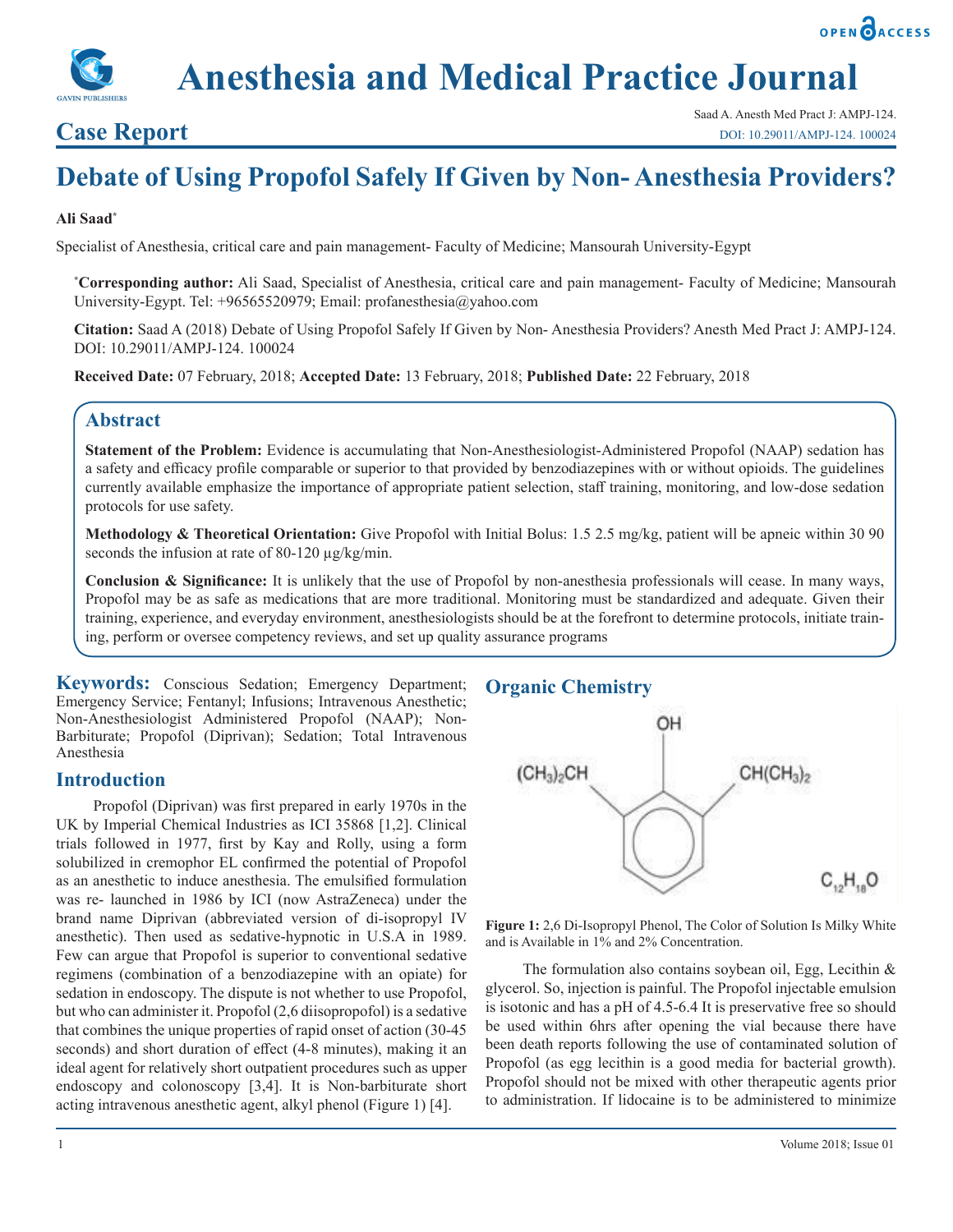pain on injection of Propofol, it is recommended that it be administered prior to Propofol administration or added to Propofol immediately before administration and in quantities not exceeding 20 mg lidocaine/200 mg Propofol [4,5]. All formulations are stable at room temperature and are not light sensitive. Store below 250<sup>º</sup> C, do not freeze. The pharmacokinetics of propofol follows a threecompartment linear model, including the plasma, rapidly, and slowly equilibrating tissues. Initially, there is rapid equilibration of propofol levels between plasma and highly perfused tissue of the brain, accounting for the rapid onset of anesthesia. Subsequent redistribution from the brain into other slowly equilibrating tissues terminates the anesthetic effects of propofol. Propofol is mainly eliminated by hepatic conjugation to inactive glucuronide metabolites, which are excreted by the kidney (Figure 2) [6,7].

# **Pharmacodynamics**



**Figure 2:** Exact mechanism of action of propofol is still not clear, but noted to have many pharmacological effects.

Propofol Directly Activates γ-Aminobutyric Acid (GABA) receptors, which specifically interact with the β subunits, resulting in endocytosis at the GABA receptor by decreasing association with adaptin complexes AP2 [8,9].

It is Ultra short-acting anesthetic; depress the Central Nervous System (CNS) to produce hypnosis and anesthesia without analgesia. Propofol increases dopamine concentration in the nucleus acumens (phenomenon associated with drug abuse and pleasure-seeking behavior) resulting in a sense of wellbeing in a patient. Onset of hypnosis starts within 90 to 100 seconds for 5 to 10 minutes [10].

## **Indications**

#### **Induction of Anesthesia**

- It is the most commonly used IV induction agent
- Dose: 1- 2.5mg/kg IV dose reduced with increasing age

#### **Maintenance of Anesthesia**

A bolus of 10-40 mg repeated every few minutes or.

- Continuous infusion with rate of 50- 150  $\mu$ g/kg/min IV combined with  $N_2O$  or opiate.
- Preferred anesthetic drug for TIVA (Total Intravenous Anesthesia) technique in conjugation with short acting opioids 6,15.

#### **Sedation**

- For short surgical procedure or ICU sedation/ conscious sedation.
- Dose of 25-75μg/kg/min IV.
- Preferred drug in Day care surgery sedation.

#### **Anticonvulsant Activity**

- It has anti-epileptic activity due to GABA mediated pre- and post- synaptic inhibition of chloride ion channels.
- Dose more than 1mg/kg body weight decreases seizure duration.

# **Adverse Effects**

- Apnea is more profound and longer.
- Hypotension is more severe.
- Injection is painful.
- Solution is less stable (6 hours)
- Chances of sepsis with contaminated solution is high.
- Myoclonic activity.
- Expensive than thiopentone.
- Allergic reactions in individuals who are allergic to egg lecithin.
- Propofol infusion syndrome: It is very rare but is a lethal complication, usually seen if infusion is continued for more than 48 hours & more common in children.
- The first respiratory disturbance after a bolus dose of Propofol is a profound fall in tidal volume leading to apnea in many patients [7,8].

# **Discussion & Results**

Evaluation of the data on Propofol use by non-anesthesia providers is complex because of several factors, the foremost of which is the lack of adequately powered studies that statistically support the conclusions made. In addition, a direct comparison among the different specialties cannot be made. Procedural needs, patient presentation, and defined endpoints are quite different for each specialty. Gastroenterology has evolved from simple procedures such as colonoscopy and diagnostic EGD that require only moderate sedation, to more invasive and stimulating ones such as ERCP and EUS (Figure 3) [8,9].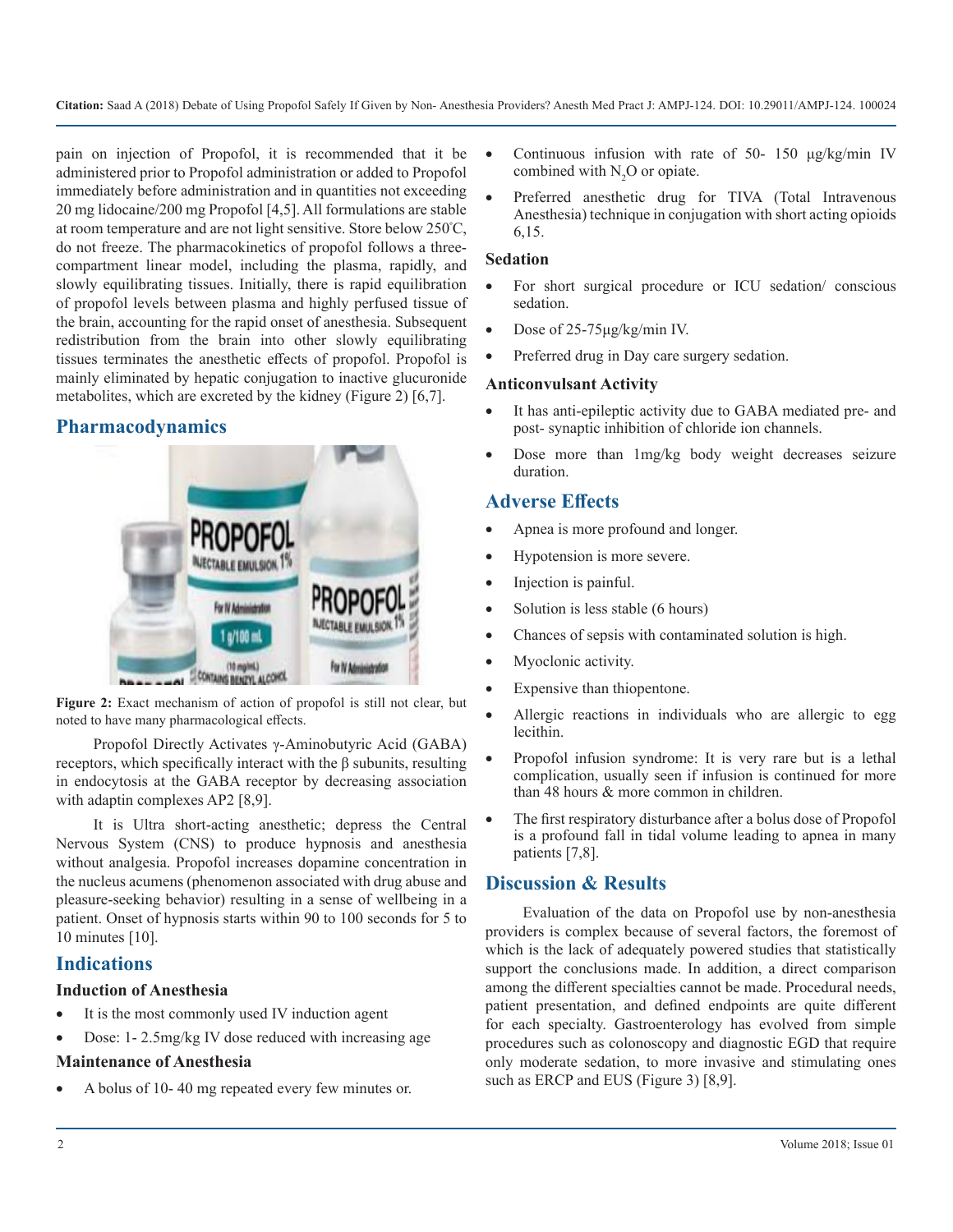

**Figure 3:** Research study is a prospective, randomized clinical trial\*\* case study.

The traditional approach has been to combine a benzodiazepine with or without an opioid, and this is the combination against which Propofol-based sedation protocols with or without adjuvants are compared. Similarly, physicians in the specialty of emergency medicine are often faced with the need for deep sedation and analgesia to perform short, painful procedures such as the reduction of a dislocated joint or closed fracture. The specialty of radiology has supported the development of Pediatric Sedation Units (PSUs) primarily for radiologic procedures. The sedation teams are supervised at times at a distance by pediatric intensivists or emergency department physicians [10,11].

Because these cases can require hours of sedation, Propofol is one of several options used. Finally, dentistry has long been associated with painful procedures. Although local infiltration or nerve blocks remain the techniques of choice, patients may receive supplemental sedation to accompany the procedure, especially at the time of the nerve block or local infiltration. Current studies report sedation being maintained throughout the entire procedure at a more responsive level [12].

Although Propofol is undoubtedly an attractive sedative for endoscopic procedures, there continues to be debate regarding its safe use by non- anesthesiologists. It is clear that when Propofol is administered by an experienced professional, the rate of sedation-related adverse events is low. Newer technologies such as computer-assisted personalized sedation are likely to standardize the use of Propofol by non-anesthesiologists in endoscopy [13- 15]. Propofol use by non-anesthesiologists is likely to become more common because of increased demand by both patients and physicians and the increased number of procedures being

performed outside the operating theater. [15,16]. Propofol is increasingly being used for sedation purposes during Endoscopic Retrograde Cholangiopancreatography (ERCP). This study aimed to evaluate the safety of Non-Anesthesiologist Administration of Propofol (NAAP) during therapeutic ERCP [16,17].

#### **Conclusion**

The use of Propofol by non-anesthesia professionals may not stop. Generally, Propofol may be as safe as or safer than other traditional medications. However, education of non-anesthesia professionals who are responsible for the patient, is needed to improve patient safety. Considering risks for non-fasted patients and providing the training to avoid and rescue from deep levels of sedation are essential. Monitoring must be standard and adequate. All specialties using sedation should agree on a consistent set of definitions of sedation depth. The sedation related adverse events in patients administered propofol by non-anesthesiologists are extremely low. We cannot compare such outcomes with anesthesia providers, as similar studies are not available. Anesthesia professionals need to be prepared to address the use of such potent drugs by non-anesthesia professionals in a more proactive manner [14]. The American Society of Anesthesiologists (ASA) has started to establish the necessary documentation to address future events.

#### **References**

- 1. Tan G, Irwin MG (2010) Recent advances in using Propofol by nonanesthesiologists. F1000 Med Rep 2: 79.
- 2. Vargo JJ, Cohen LB, Rex DK (2009) Administration of Propofol for GI Endoscopy. Hepatology 50: 6.